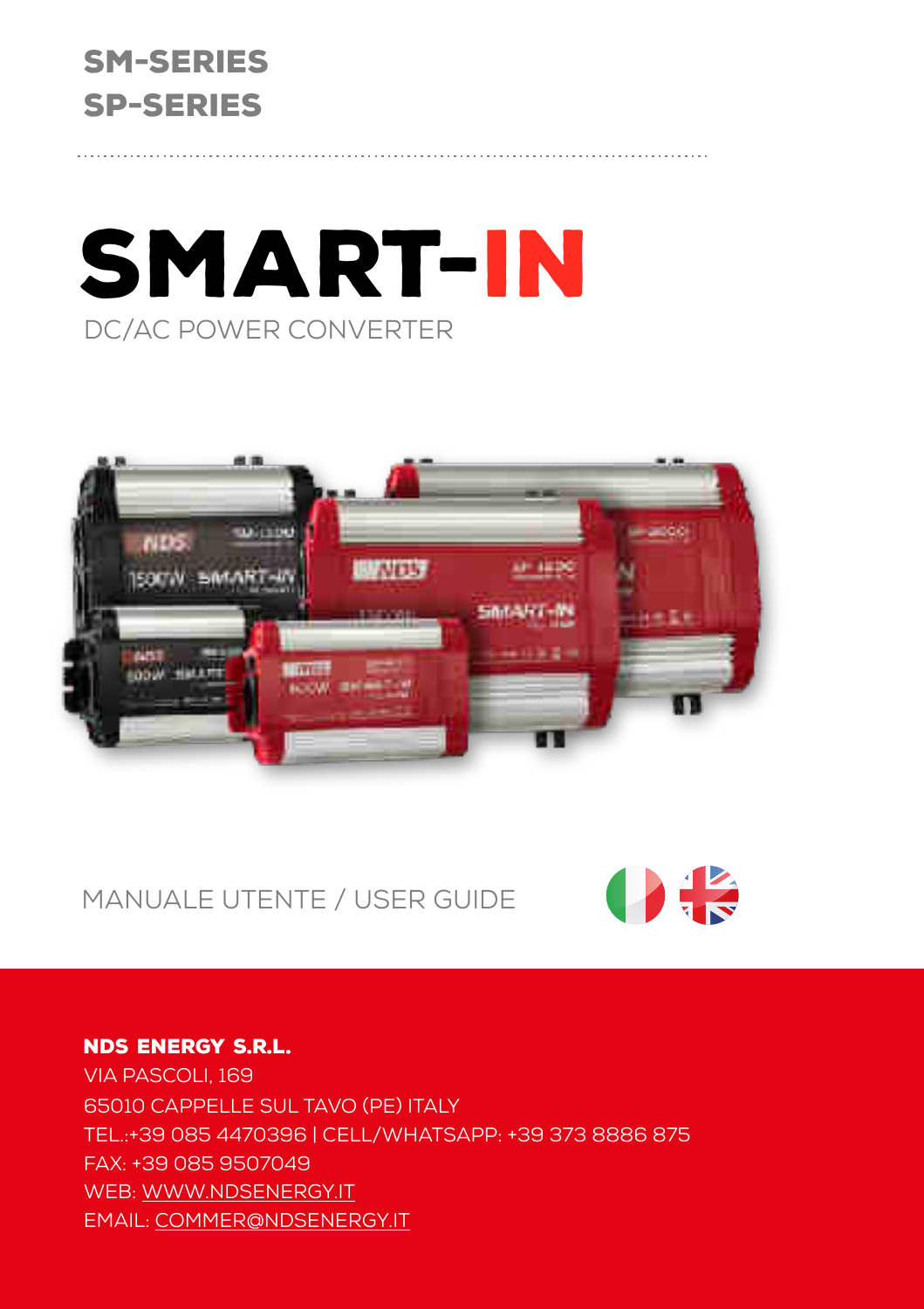# **INDICE**

| INTRODUZIONE                                  | $\overline{4}$ |
|-----------------------------------------------|----------------|
| <b>MODELLI</b>                                | 6              |
| <b>IMPORTANTI ISTRUZIONI DI SICUREZZA</b>     | $\overline{7}$ |
| PROTEZIONE                                    | 8              |
| PROTEZIONE PER DISPERSIONE A TERRA            | 9              |
| <b>FUNZIONAMENTO</b>                          | 10             |
| LAYOUT ANTERIORE E POSTERIORE                 | 11             |
| POSSIBILI INTERFERENZE                        | 12             |
| REQUISITI DELLE BATTERIE                      | 12             |
| <b>INSTALLAZIONE</b>                          | 13             |
| CORRENTE DICHIARATA ED EFFETTIVA DELLE UTENZE | 15             |
| SOSTITUZIONE DEI FUSIBILI                     | 16             |
| <b>OPTIONAL</b>                               | 16             |
| <b>MANUTENZIONE</b>                           | 18             |
| CARATTERISTICHE TECNICHE                      | 18             |
| <b>GARANZIA</b>                               | 23             |
| <b>INTRODUCTION</b>                           | 24             |
| <b>MODELS</b>                                 | 26             |
| <b>IMPORTANT SAFETY INSTRUCTIONS</b>          | 27             |
| PROTECTION FEATURES                           | 28             |
| <b>GROUND LEAK PROTECTION</b>                 | 29             |
| <b>HOW IT WORKS</b>                           | 30             |
| FRONT AND BACK LAYOUT                         | 31             |
| <b>INTERFERENCE PROBLEMS</b>                  | 32             |
| BATTERY REQUIREMENTS                          | 32             |
| <b>INSTALLATION</b>                           | 33             |
| RATED VS. ACTUAL CURRENT OF LOADS             | 36             |
| <b>FUSES REPLACEMENT</b>                      | 36             |
| <b>OPTIONALS</b>                              | 37             |
| <b>MAINTENANCE</b>                            | 38             |
| TECHNICAL CHARACTERISTICS                     | 38             |
| <b>WARRANTY</b>                               | 43             |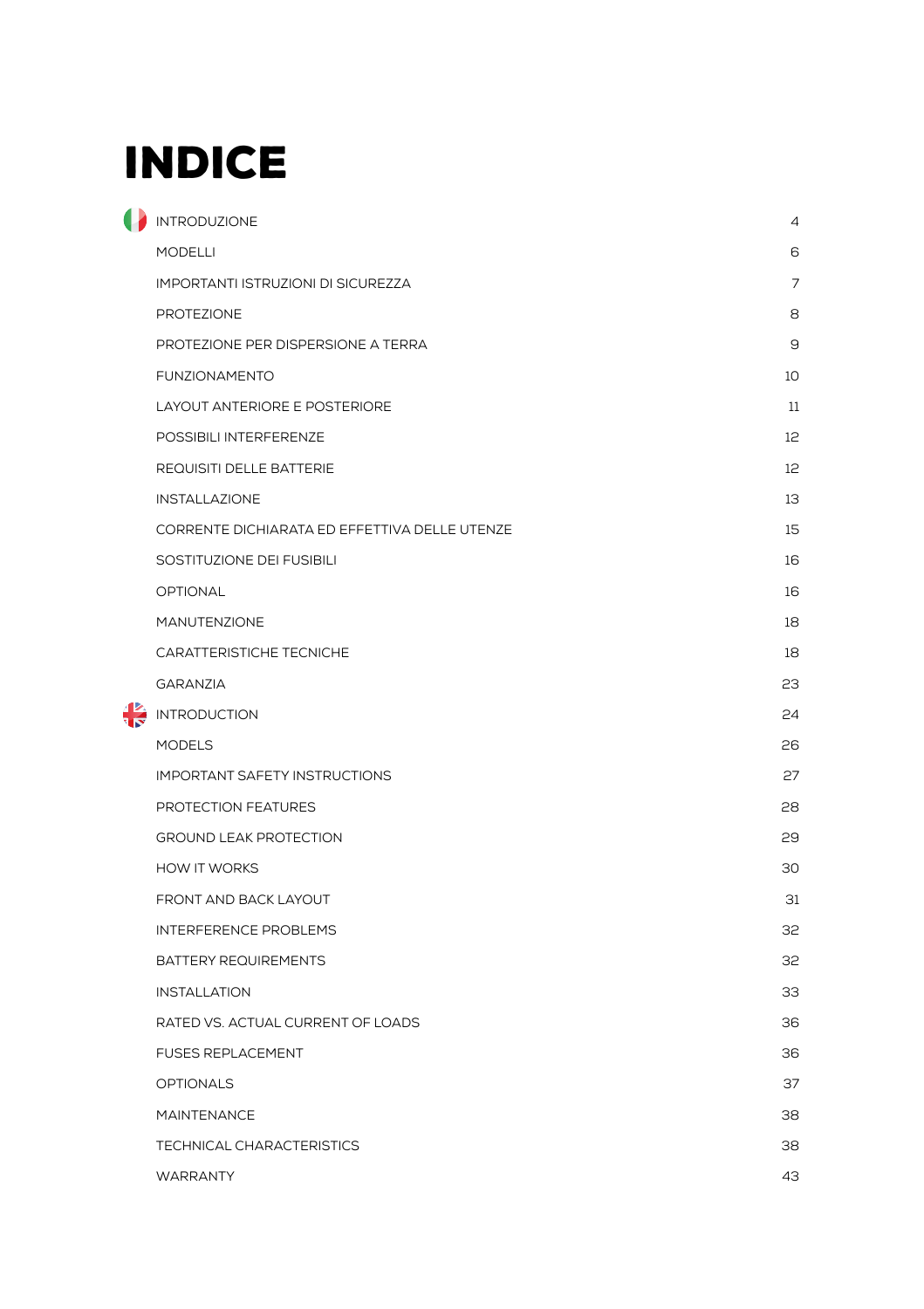### <span id="page-2-0"></span>Introduction

₩

**SMART-IN** IS AN INVERTER TRADEMARK DESIGNED AND DEVELOPED BY nds, made to provide high performance, maximum safety, reliability and, above all, silent operation, important for those who install the inverter inside the passengers compartment. thanks to the adoption of some specially engineered advanced solutions, smart-in inverters are also suitable for professional use.

THE **SMART-IN** FAMILY CONSIST OF TWO LINES:

**SM:** WITH SINUSOIDAL WAVE OUTPUT MODIFIED IN BLACK AND GRAY color.

**SP:** WITH PURE SINUSOIDAL WAVE OUTPUT FROM RED AND GRAY the two different lines cover different powers from 400W to 3000W, with the possibility to have (for some models) the 24V input voltage.

Main features:

- high efficiency: up to 90% and low self-consumption
- Professional input connectors
- Ready for remote control (ON/OFF)
- Galvanically isolated input and output for increased safety
- Great working stability across all input voltage range (10V 15.5V for 12V and 20V – 31V for 24V).
- Ultra quiet with fan speed controlled according to the temperature of the device.
- priority switch between external ac network and battery operation and vice versa.

High efficiency is achieved thanks to an innovative circuit solution and the use of professional input connectors which reduce the power lost in the node with higher power. Inlet and outlet are galvanically isolated from internal transformers, giving a high safety level. The chosen circuit solution for the smart-in series allows operating efficiency and stability throughout the input voltage range with low self-consumption. The cooling fan speed is controlled by the amount of connected load and the temperature reached by the device, allowing the inverter to work in ultra silent mode with small utilities and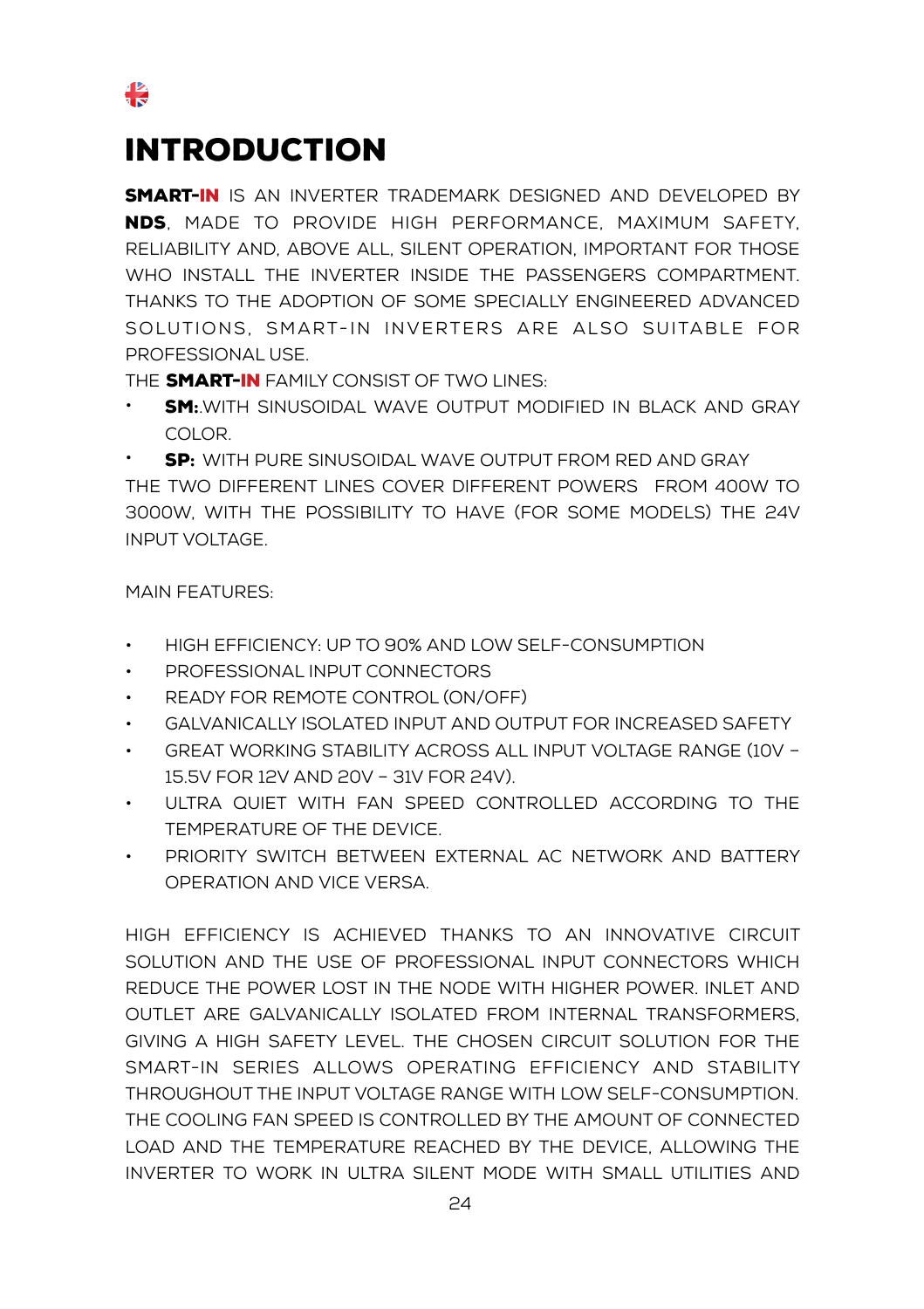instead, with large users always working with a level Noise as low as possible.

The priority switch between network and battery operated operation saves battery power when the external power supply is connected, as the AC power supplies will be powered directly from the public power line if connected, otherwise the inverter WILL RUN NORMALLY TAKING ENERGY FROM THE 12VDC BATTERY.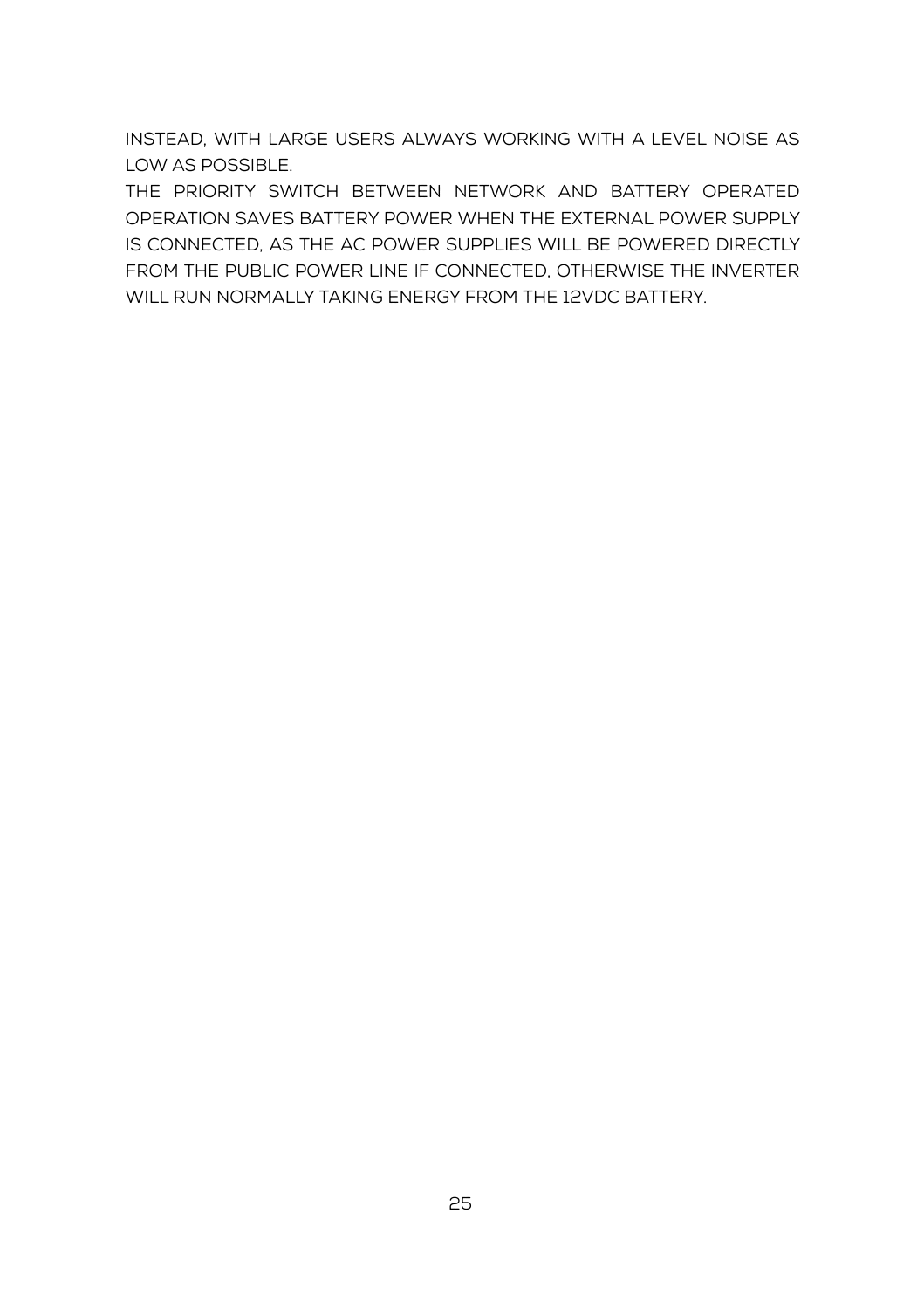## <span id="page-4-0"></span>Models

Smart-in SM

| <b>12V</b>                                                           |            |       |  |  |
|----------------------------------------------------------------------|------------|-------|--|--|
| <b>INPUT</b><br><b>OUTPUT POWER</b><br><b>CODE</b><br><b>VOLTAGE</b> |            |       |  |  |
| <b>SM 400</b>                                                        | 12V        | 400W  |  |  |
| <b>SM 600</b>                                                        | 12V        | 600W  |  |  |
| <b>SM 1000</b>                                                       | 12V        | 1000W |  |  |
| <b>SM 1500</b>                                                       | 12V        | 1500W |  |  |
| <b>24V</b>                                                           |            |       |  |  |
| SM 600-24                                                            | <b>24V</b> | 600W  |  |  |

Smart-in SP

| <b>12V</b>     |                                |                     |  |  |
|----------------|--------------------------------|---------------------|--|--|
| <b>CODE</b>    | <b>INPUT</b><br><b>VOLTAGE</b> | <b>OUTPUT POWER</b> |  |  |
| <b>SP 400</b>  | 12V                            | 400W                |  |  |
| <b>SP 600</b>  | 12V                            | 600W                |  |  |
| <b>SP 1000</b> | 12V                            | 1000W               |  |  |
| <b>SP 1500</b> | 12V                            | 1500W               |  |  |
| <b>SP 3000</b> | 12V                            | 3000W               |  |  |
| <b>24V</b>     |                                |                     |  |  |
| SP 600-24      | 24V                            | 600W                |  |  |
| SP 1500-24     | <b>24V</b>                     | 1500W               |  |  |
| SP 3000-24     | 24V                            | 3000W               |  |  |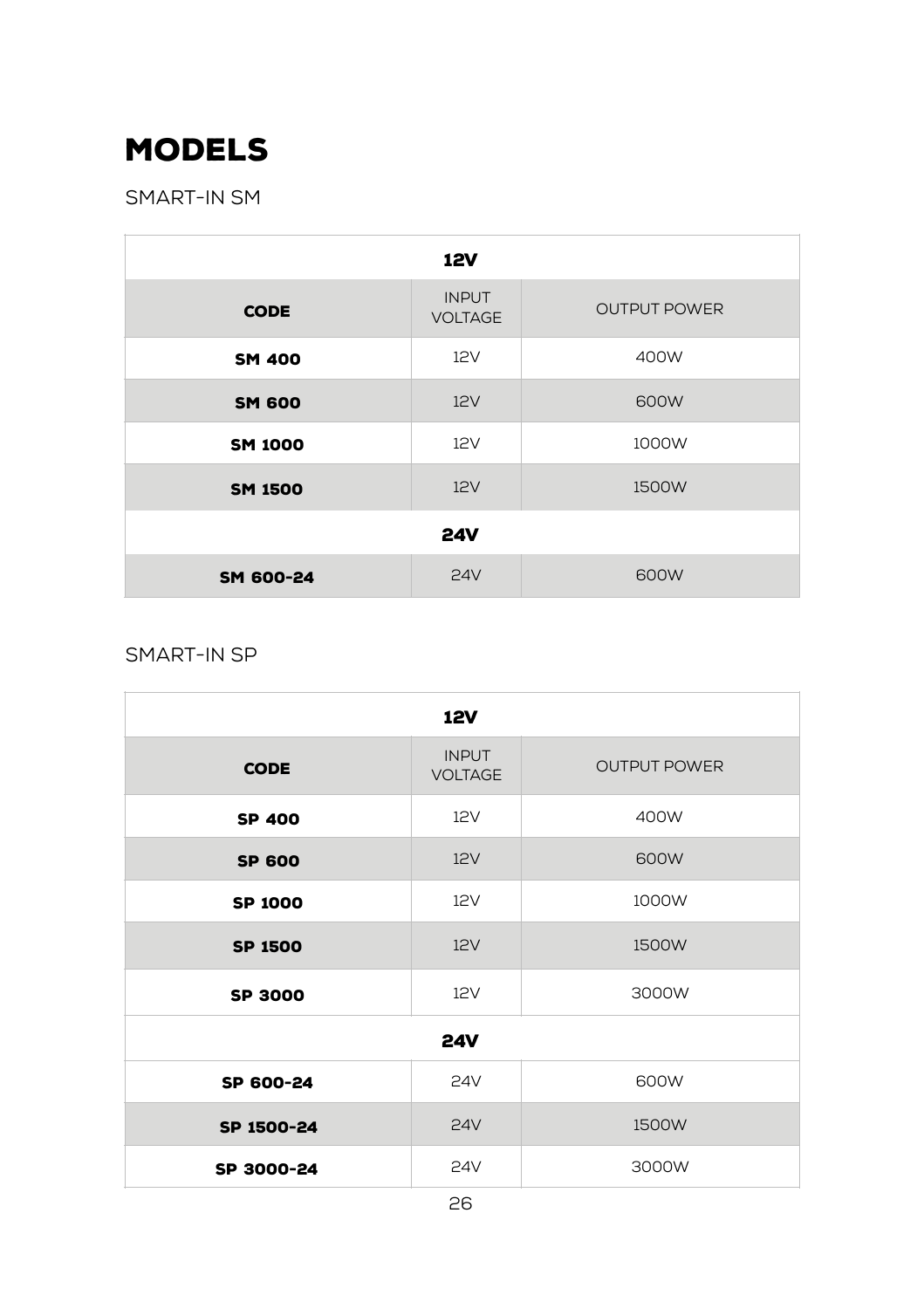### Smart-in SP - con funzione IVT

| <b>12V</b>       |                                |                     |  |  |
|------------------|--------------------------------|---------------------|--|--|
| <b>CODE</b>      | <b>INPUT</b><br><b>VOLTAGE</b> | <b>OUTPUT POWER</b> |  |  |
| <b>SP 1000-I</b> | 12V                            | 1000W               |  |  |
| SP 1500-I        | 12V                            | 1500W               |  |  |
| <b>SP 2000-I</b> | 12V                            | 2000W               |  |  |

### <span id="page-5-0"></span>Important safety instructions

This section contains important safety instructions to know before installing and using SM-SM and SP inverters:

| <b>WARNING!</b> PAY ATTENTION TO HANDLE THIS DEVICE.                                                                                                                                                                                                                                                             |
|------------------------------------------------------------------------------------------------------------------------------------------------------------------------------------------------------------------------------------------------------------------------------------------------------------------|
| READ THIS MANUAL BEFORE INSTALL ATION AND USE                                                                                                                                                                                                                                                                    |
| DEVICE FOR USE IN ENCLOSED SPACES PROTECTED FROM RAIN AND SPLASHES OF<br>WATER AND LIQUIDS IN GENERAL. THE INTRODUCTION OF LIQUID INTO THE<br>INVERTER MAY RESULT IN ELECTRIC SHOCK.                                                                                                                             |
| THE INVERTER CONTAINS DANGEROUS SUBSTANCES AND THEREFORE IT IS NOT<br>FORBIDDEN IS DISPOSED OF IN HOUSEHOLD GARBAGE. BUT YOU HAVE TO USE THE<br>FREE COLLECTION POINTS PROVIDED BY THE MUNICIPALITIES INVOLVED OR<br>DIRECTLY BY THE DEVICE MANUFACTURER. RESPECTING THIS RULE IS RESPECTED.<br>THE ENVIRONMENT. |
| DO NOT USE THE DEVICE IN FLAMMABLE ENVIRONMENTS WHERE A SPARK COULD<br>CAUSE A FIRE OR THE SPREADING OF FLAMES. BECAUSE THE INVERTER CONTAINS<br>COMPONENTS WHICH TEND TO PRODUCE ARCS OR SPARKS.                                                                                                                |
| DO NOT OPEN THE DEVICE. ELECTRIC SHOCK HAZARD                                                                                                                                                                                                                                                                    |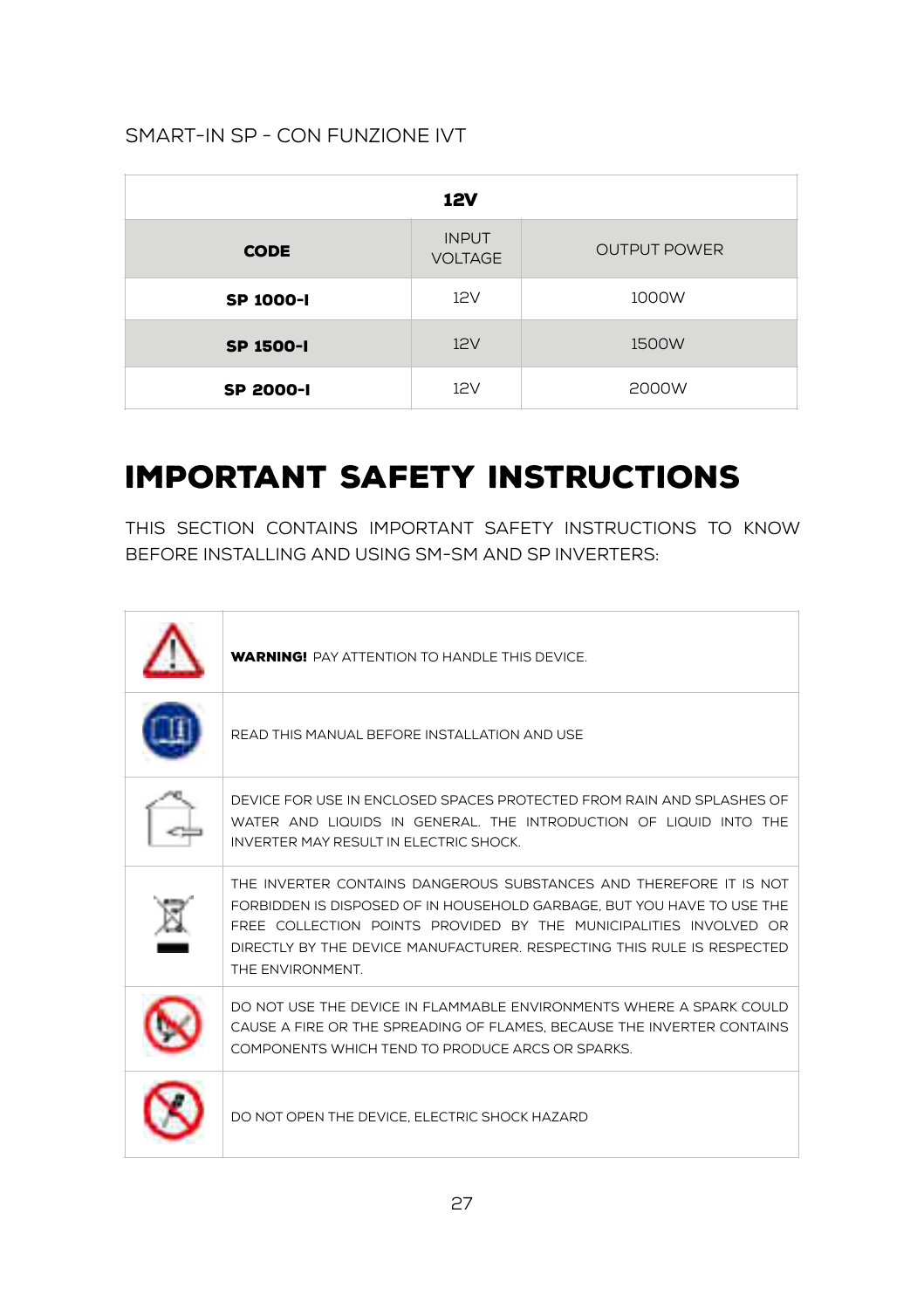#### FIRE AND BURN HAZARD

- Do not cover or obstruct the air intake vent openings and/ or install in a zero-clearance
- Do not work in the vicinity of lead-acid batteries. Batteries generate corrosive gases during normal operation that can damage the inverter. This gas is also explosive, so it is can be very dangerous.

### <span id="page-6-0"></span>PROTECTION FEATURES

Our power inverters are equipped with numerous protection features to guarantee safe and trouble-free operation:

- Soft Start
- Protection against overload and shortcircuit
- Low battery alarm
- Protection against polarity inversion and overtemperature

| <b>LOW BATTERY ALARM</b>                      | ALERTS YOU IF THE BATTERY HAS BECOME DISCHARGED TO 10.5V<br>OR LOWER.<br>ALERT IS DONE BY AN INTERNAL BUZZER "BEEP".                                     |
|-----------------------------------------------|----------------------------------------------------------------------------------------------------------------------------------------------------------|
| <b>LOW BATTERY VOLTAGE</b><br><b>SHUTDOWN</b> | SHUTS THE INVERTER DOWN AUTOMATICALLY IF THE BATTERY<br>VOLTAGE DROPS BELOW 9.5V. THIS FEATURE PROTECTS THE<br>BATTERY FROM BEING COMPLETELY DISCHARGED. |
| HIGH BATTERY VOLTAGE<br><b>SHUTDOWN</b>       | SHUTS THE INVERTER DOWN AUTOMATICALLY IF THE INPUT<br>VOLTAGE RISES TO 15.5V OR MORE.                                                                    |
| <b>OVER LOAD SHUTDOWN</b>                     | SHUTS THE INVERTER DOWN AUTOMATICALLY IF THE LOADS<br>CONNECTED TO THE INVERTER EXCEED THE INVERTER'S OPERATING.<br>LIMITS.                              |

Note: Tutte le protezioni si ripristinano automaticamente.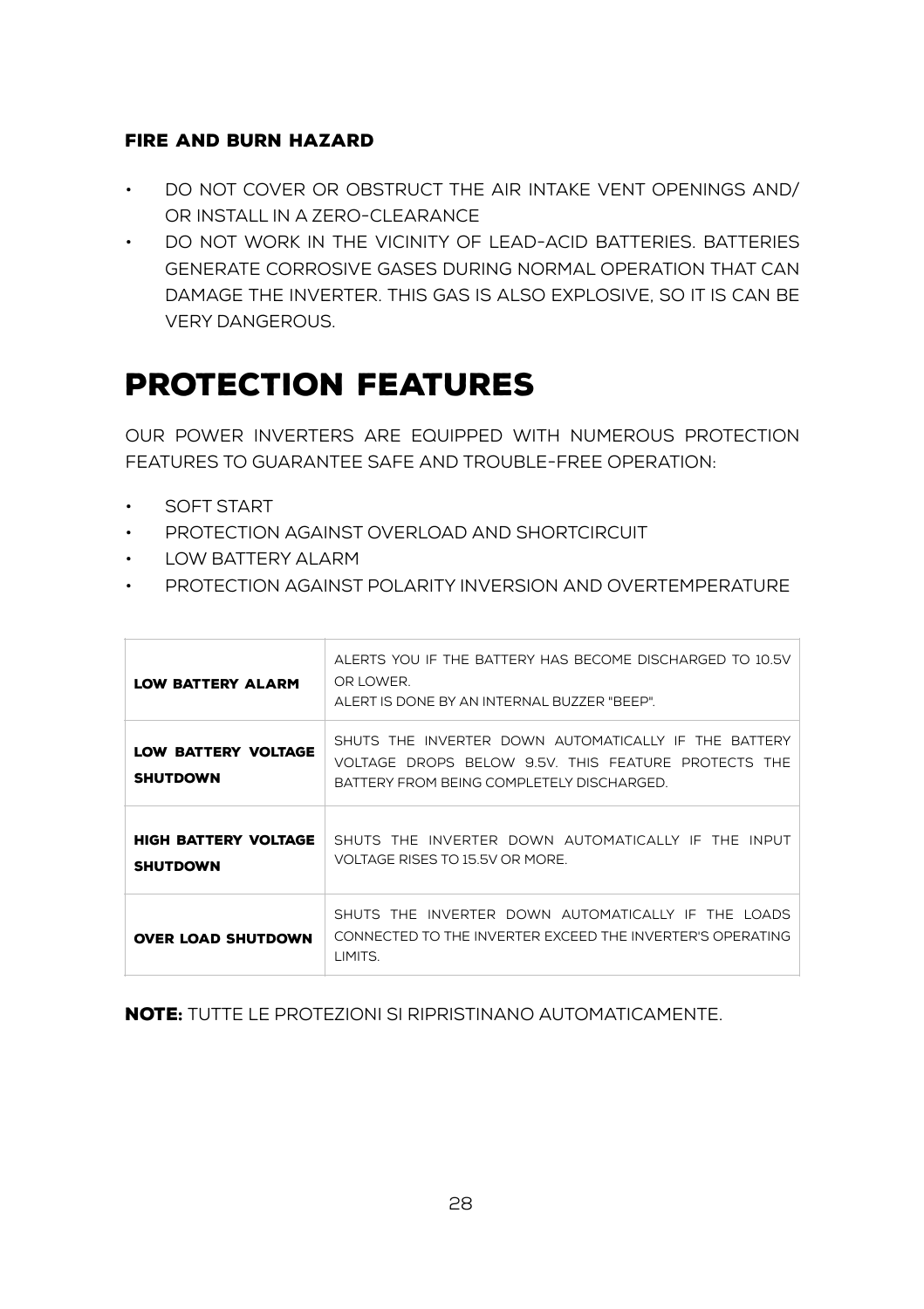| <b>OVER THERMAL</b>                            | SHUTS THE INVERTER DOWN AUTOMATICALLY IF ITS INTERNAL                                                                                 |
|------------------------------------------------|---------------------------------------------------------------------------------------------------------------------------------------|
| <b>SHUTDOWN</b>                                | TEMPERATURE RISES ABOVE AN UNACCEPTABLE LEVEL.                                                                                        |
| <b>OUTPUT SHORT CIRCUIT</b><br><b>SHUTDOWN</b> | SHUTS THE INVERTER DOWN AUTOMATICALLY IF A SHORT CIRCUIT IS<br>DETECTED IN THE CIRCUITRY CONNECTED TO THE INVERTER'S<br><b>OUTPUT</b> |
| <b>REVERSE POLARITY</b>                        | IF WRONG POLARITY CONNECTION. THE INTERNAL FUSE SHALL                                                                                 |
| <b>PROTECTION</b>                              | BLOW OUT.                                                                                                                             |

### <span id="page-7-0"></span>Ground leak protection

The inverter earth socket is designed for a safety system such as the differential switch. To use the differential switch, follow the connection below, recommended by NDS



- 1. PREPARE THE DIFFERENTIAL SWITCH WITH SENSITIVITY  $\Delta$  = 30MA OR less.
- 2. connect the neutral and phase of the inverter's output p1 and p2 to the differential switch input; since it is not possible to distinguish the neutral and the output phase from the inverter, the connections do not have to follow a particular order.
- 3. connect the inverter's ground to one of the two wires connected to the differential switch input (p1 or p2 indifferently).
- 4. the two output poles of the differential switch are neutral and the phase to be connected to the utilities. the ground of the inverter must be connected to the user ground.

In the case of inverters with int (Integrated Priority Switch) functions, the circuit above refers to the connection of the inverter output, and with regard to the IEC connector of the network input, it is necessary to connect to the output of the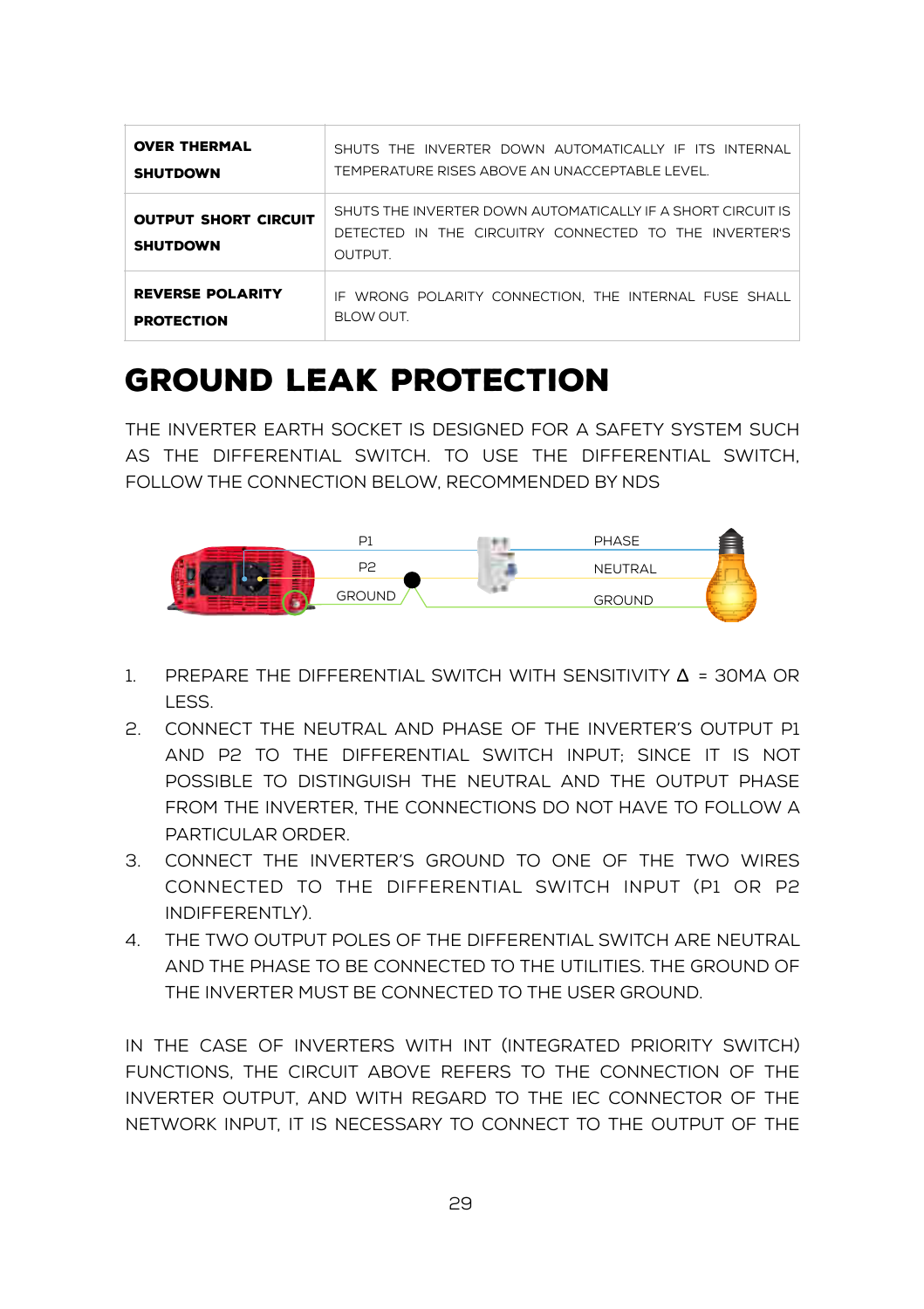safety system (differential switch and magnetothermic) already present on the source plant.

WITH THIS CONNECTION ONLY IS POSSIBLE TO PROTECT AGAINST EARTH leakage currents.

considered that in applications where the inverter is isolated from the ground (cars, motorhomes, motorhomes, etc ...), the possibility of earth leakage currents is very remote, so please refer to the installer's decision evaluation of not adopting the circuit above.

### <span id="page-8-0"></span>how it works

Inside the Smart-in inverter there are 2 main circuit stages, to convert the DC input voltage to the output AC voltage:

- 1. First stage consists of an isolated high frequency DC/DC converter to convert the input 12VDC to an higher voltage up to 330VDC.
- 2. The final stage consists of an H bridge that convert the DC high voltage bus to the 220VAC voltage with two possibility of WAVEFORM:



MODIFIED SINE WAVE **EXAMPLE SINCE WAVE** 

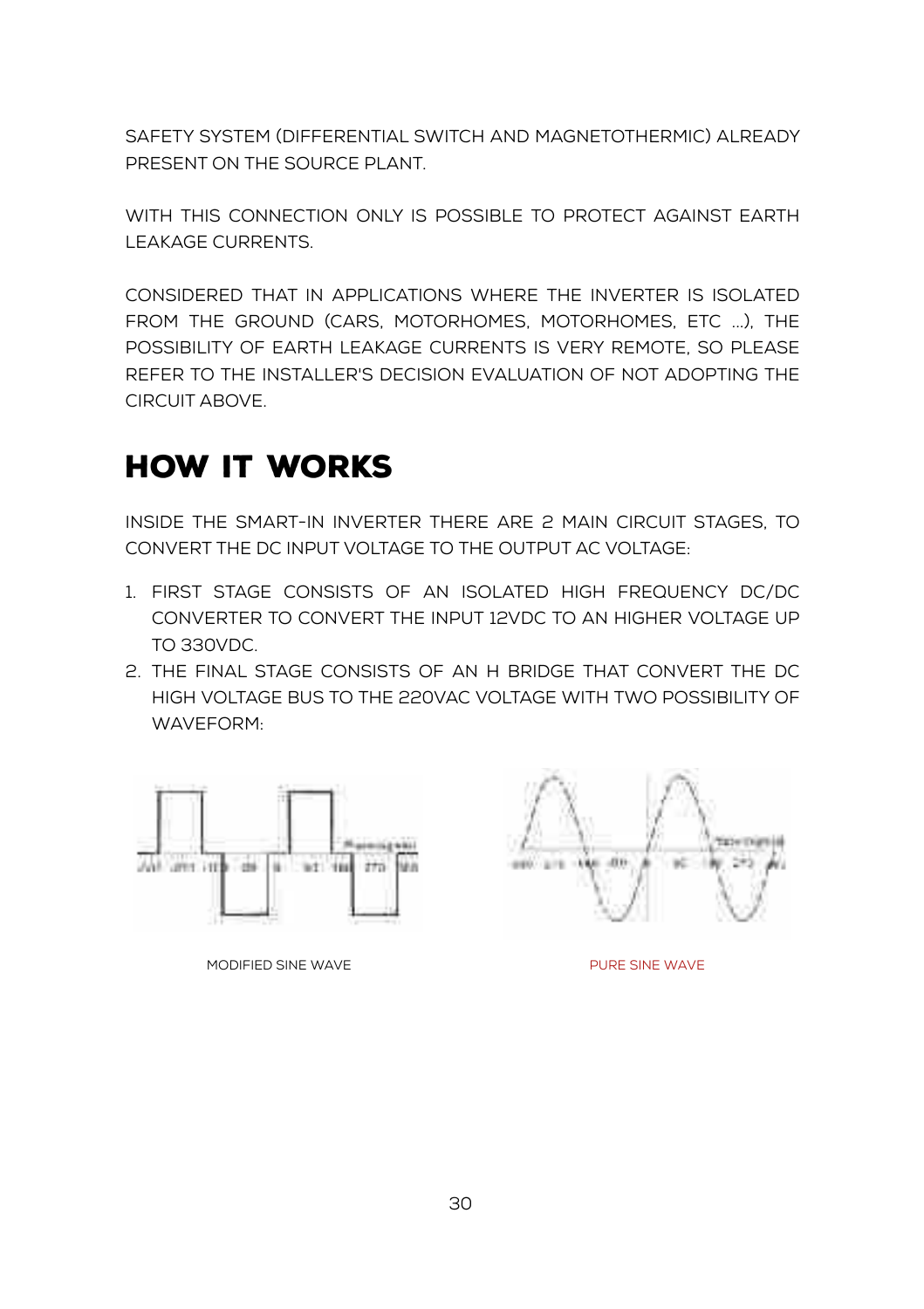# <span id="page-9-0"></span>front and back layout



| 1 | <b>LED INDICATORS GREEN AND RED:</b><br>THE GREEN LED IS ON WHEN INVERTER IS SWITCHED ON AND IT IS OPERATIONAL<br>THE RED LED IS ON ONLY TO SHOW AN ALARM CONDITION (OVER LOAD, OVER HEAT<br>$FTC.$ ) |
|---|-------------------------------------------------------------------------------------------------------------------------------------------------------------------------------------------------------|
| 2 | <b>MAIN SWITCH WITH 3 POSITIONS:</b><br>0 - SWITCH ON THE DEVICE<br>1 - SWITCH OFF THE DEVICE<br>2 - SWITCH ON/OFF THE DEVICE FROM REMOTE CONTROLLER                                                  |
| З | USB PORT WITH 5V 1.2A OUTPUT POWER, ONLY TO CHARGE OR SUPPLY YOUR<br><b>TABLET, SMARTPHONE ETC</b>                                                                                                    |
|   |                                                                                                                                                                                                       |
| 4 | AUX/REMOTE CONTROL PORT TO SWITCH ON/OFF THE DEVICE FROM REMOTE.                                                                                                                                      |
| 5 | OUTPUT OUTLETS TO CONNET AND SUPPLY YOUR AC LOADS.                                                                                                                                                    |
| 6 | PLASTIC FLANGES TO FIX THE INVERTER TO FLOOR OR WALL.                                                                                                                                                 |
| 7 | INPUT POWER CONNECTORS + AND - TO CONNECT TO THE 12V OR 24V DC<br><b>BATTERY BANK.</b>                                                                                                                |
| 8 | <b>CHASSIS GROUND SCREW CONNECTOR FOR PROTECTION ISSUE.</b>                                                                                                                                           |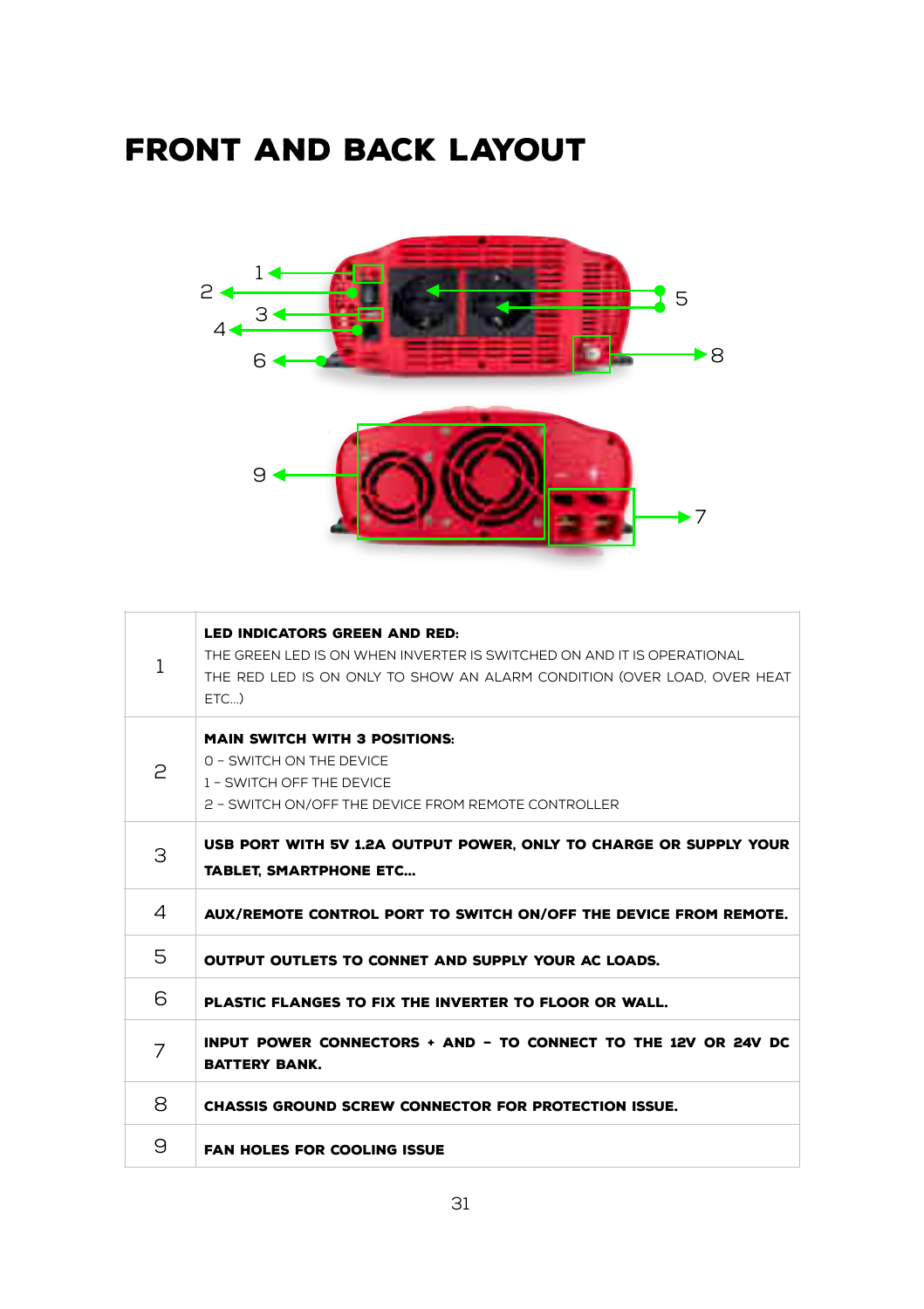### <span id="page-10-0"></span>INTERFERENCE PROBLEMS

Some inexpensive stereo systems may emit a buzzing noise from their loudspeakers when operated from the inverter. This occurs because the power supply in the audio System does not adequately filter the modified sine wave produced by the inverter.

The only solution is to use a sound system that has a high quality power supply, or use a pure sine wave inverter.

When the inverter is operating, it can interfere with television reception on some channels. If interference occurs, try the following:

- Make sure that the chassis ground screw of the inverter is connected to the ground system fo your vehicle.
- Make sure that the television antenna provides an adequate signal and the antenna cable is in good conditions.
- Keep the cables between the battery and the inverter as short as possible, and twist them together to reduce the radiated emissions.
- Move the television as far away from the inverter as possible.
- Do not operate high power loads with the inverter which the television is on.

### <span id="page-10-1"></span>BATTERY REQUIREMENTS

Battery type, and battery size, strongly affects performances of the power inverters. Therefore, you need to identify the type of loads your inverter will be powering and how much you will be using them between charges. To determine the minimum battery size that you need to operate appliances, following these steps:

• Determine the wattage of each appliance and/or tool you will need to simultaneously operate from the inverter. To do this, read the labels on the requirement to be operated. Usually, power consumptions shown in watts. If it is shown in amps, multiply by 110V/220V to determine the wattage.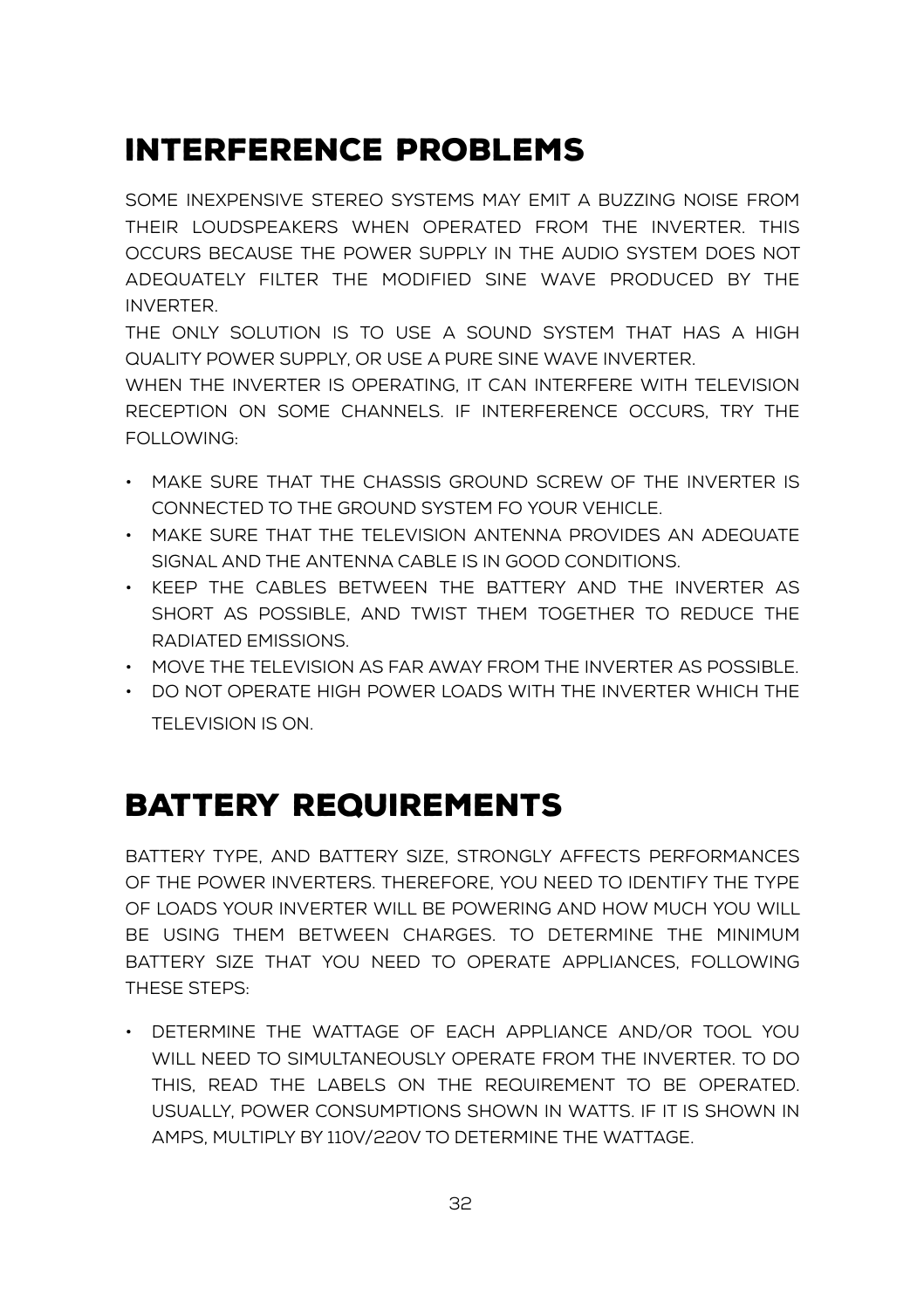- Estimate the number of hours the equipment will be in use before recharge the battery.
- Calculate the total energy required in Wh (Watt hours) by multiplying the time determined above for the sum of the powers of each user. In doing so, you can divide the result by 10 if the inverter input is 12V, for 20 if it is 24V. This way, you get the value of Ah needed to feed the utilities you consider.

#### **NOTES**

Some appliances required high surge power to start, then the consumes goes down. And some appliances are not operating for long periods of time. For example, a typical home-use coffee maker draws 500watts during its brew time of 5minutes, but it maintains the temperature of the pot at about 100watts. Typical use of a microwave is only a few minutes, sometimes at lower power; some exceptions to brief operating times are lamps, TVs and computers.

When possible, recharge your batteries when they about 50% discharged or earlier. This gives the batteries a much longer life cycle than recharging when they are more deeply discharged.

### <span id="page-11-0"></span>Installation

The inverter has four slots in its mounting bracket that allow the unit to be fastened against a bulkhead, floor, wall or other flat surface.

Ideally, the mounting surface should be cool to the touch.

It is more electrically efficient to use longer AC wiring than DC wiring, so install the inverter as close as possible to the 12V/24V DC power source.

The inverter can be operated in any position, but if it si installed on a vertical wall we recommend to mount it with the longest side parallel to the floor.

For safety concern, you can connect a DC-rated fuse or a DCrated circuit breakers on the positive cable line in your power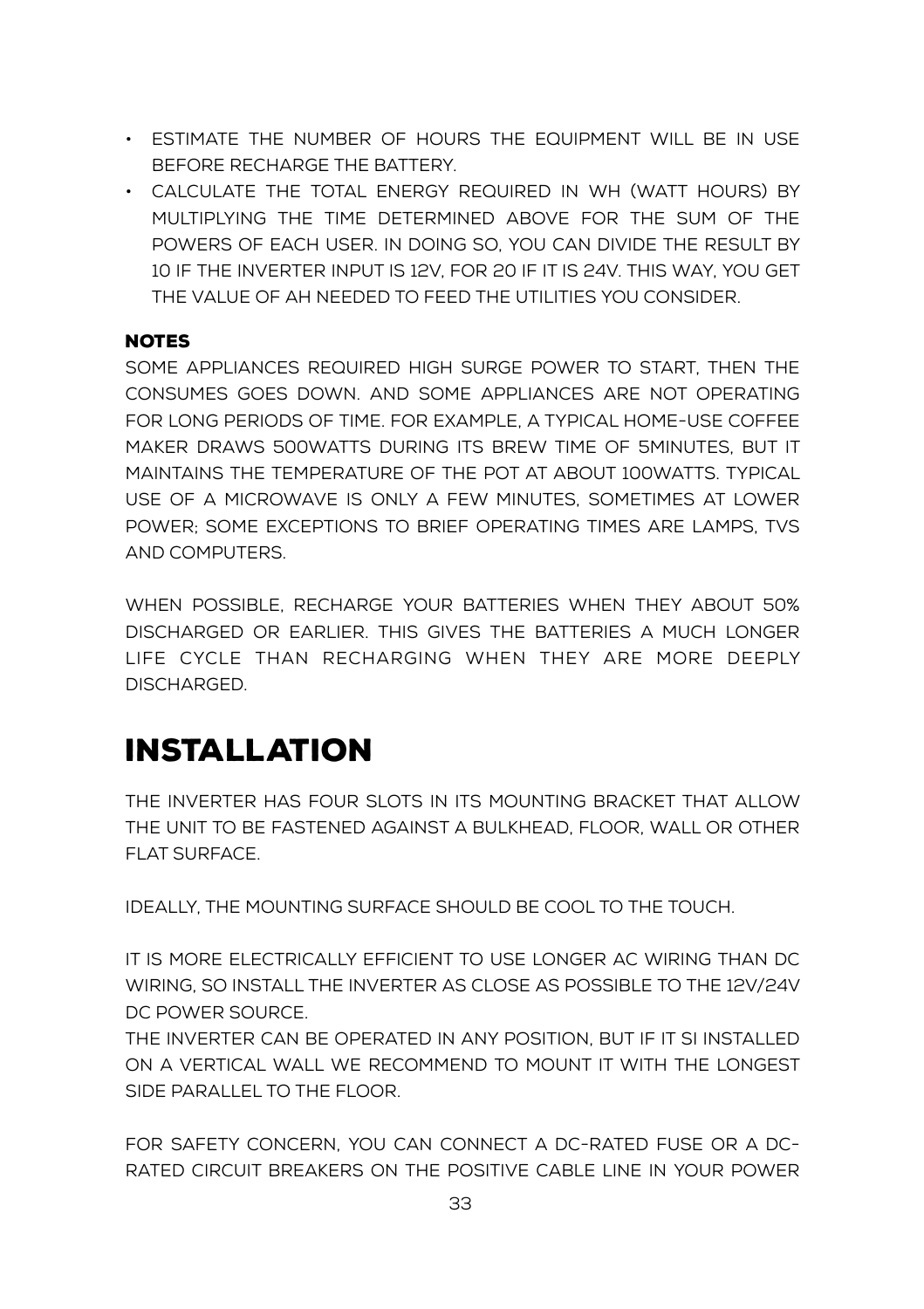system, following these recommendations when you purchasing fuses or circuit breakers.

Select a fuse or circuit breaker with a proper rating (e.g.:1000W advice 150Adc, 1500W advice 200Adc)

#### INSTALLATION STEPS

- Check the inverter's, be sure the power switch is turned off and that no flammable fumes are present.
- Identify the positive (+) and negative (-) battery's terminals.
- Install a fuse holder or breaker close to the positive (+) battery's terminal.
- Connect a length of wire on one side of the fuse holder or circuit breaker. Connect the other end of the wire to the positive (+) terminal of the inverter.
- Connect a length of wire between the inverter's negative (-) terminal and the battery's negative (-) terminal.
- Connect a short length of wire to the other terminal of the fuse holder or circuit breaker. Mark it "positive" or "+".
- Connect the free end of the fuse or breaker wire to the positive terminal of the battery.
- Insert a suitable fuse in the fuse holder.
- Check to be sure that all connections between battery clips, terminals and fuses are secure and tight.

#### AC LOADS CONNECTION STEPS

- When you have confirmed that the AC appliances to be operated is turned off, plug an appliance into the AC outlet on the front panel of the inverter.
- Turn ON the inverter.
- Turn the appliance on.
- Plug in additional appliances and turn them on.

#### **NOTES**

Plug the cord from the AC appliances you wish to operate into the AC receptacle. When turn ON the inverter. The Red and Green LED both turn on for 3~5 seconds then red LED turns off and the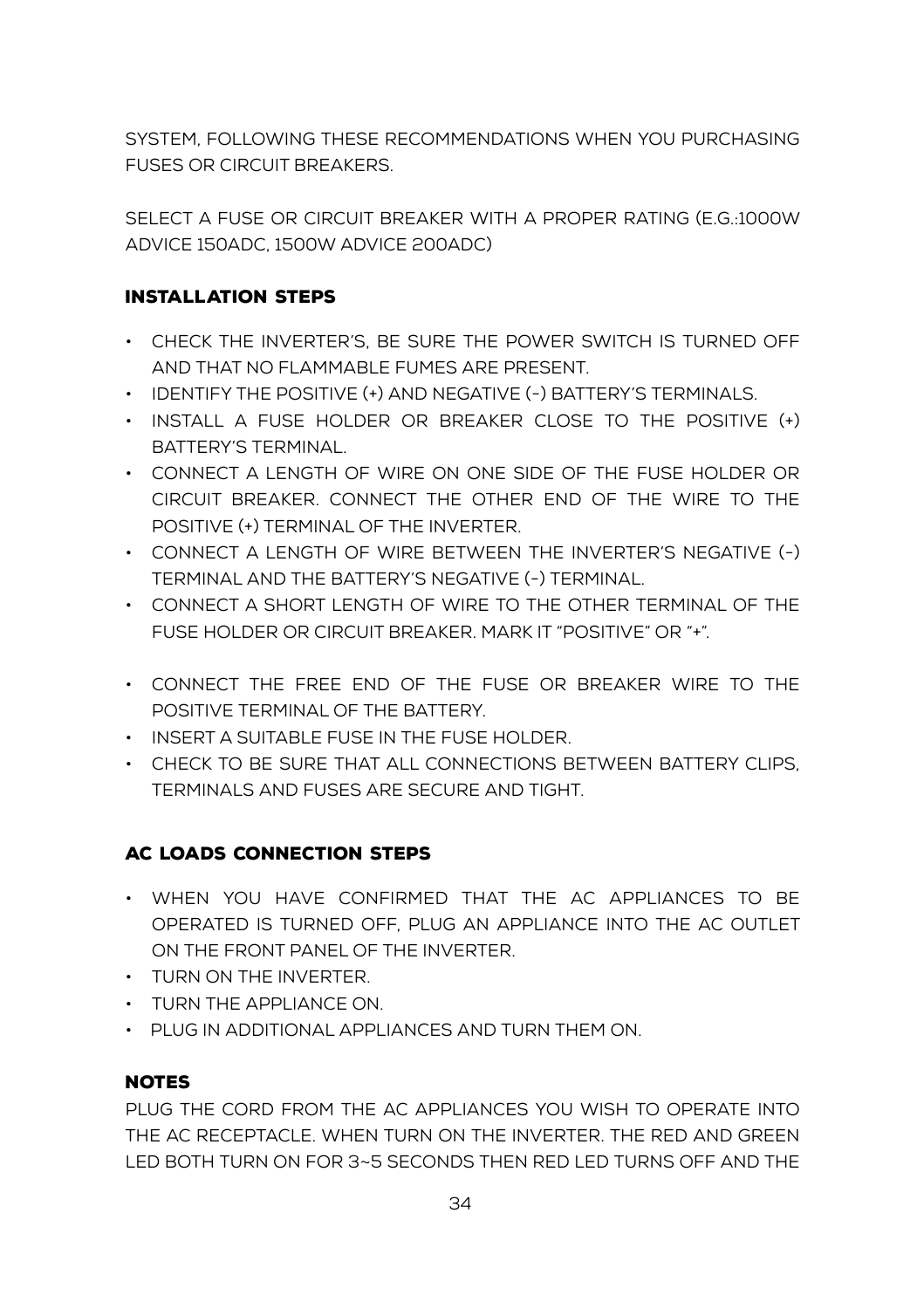green remain on. the green LED indicator means that the inverter is functioning properly. Make sure the combined load requirement of your equipment does not exceed inverter's output rating.

- TURN OFF THE INVERTER. THE OVER LOAD LED MAY BRIEFLY "BLINK" AND the audible alarm may also sound a short"chirp." This is normal. This same alarm may also sound when the inverter being connected to or disconnect from the battery.
- When using an extension cord from the inverter to an appliance the extension cord should not be longer than 1,5m and with appropriate section.
- When you plan to operate more appliances, please make sure plug and switch ON the biggest one first and then smaller one.

Caution: The inverter is engineered to be connected directly to standard electrical and electronic equipments. Do not connect the power inverter to household AC distribution wiring. Do not connect the power inverter to any AC load circuit in which the neutral conductor is connected to ground (earth).

#### AC INPUT MAIN CONNECTION STEPS:

YOU CAN CONNECT THE IEC CABLE IN THE MAIN INPUT SOCKET WHEN YOU want so when is present the main power AC from the public power network all AC loads connected to the loads socket will be supplied directly from the public power saving the battery energy.

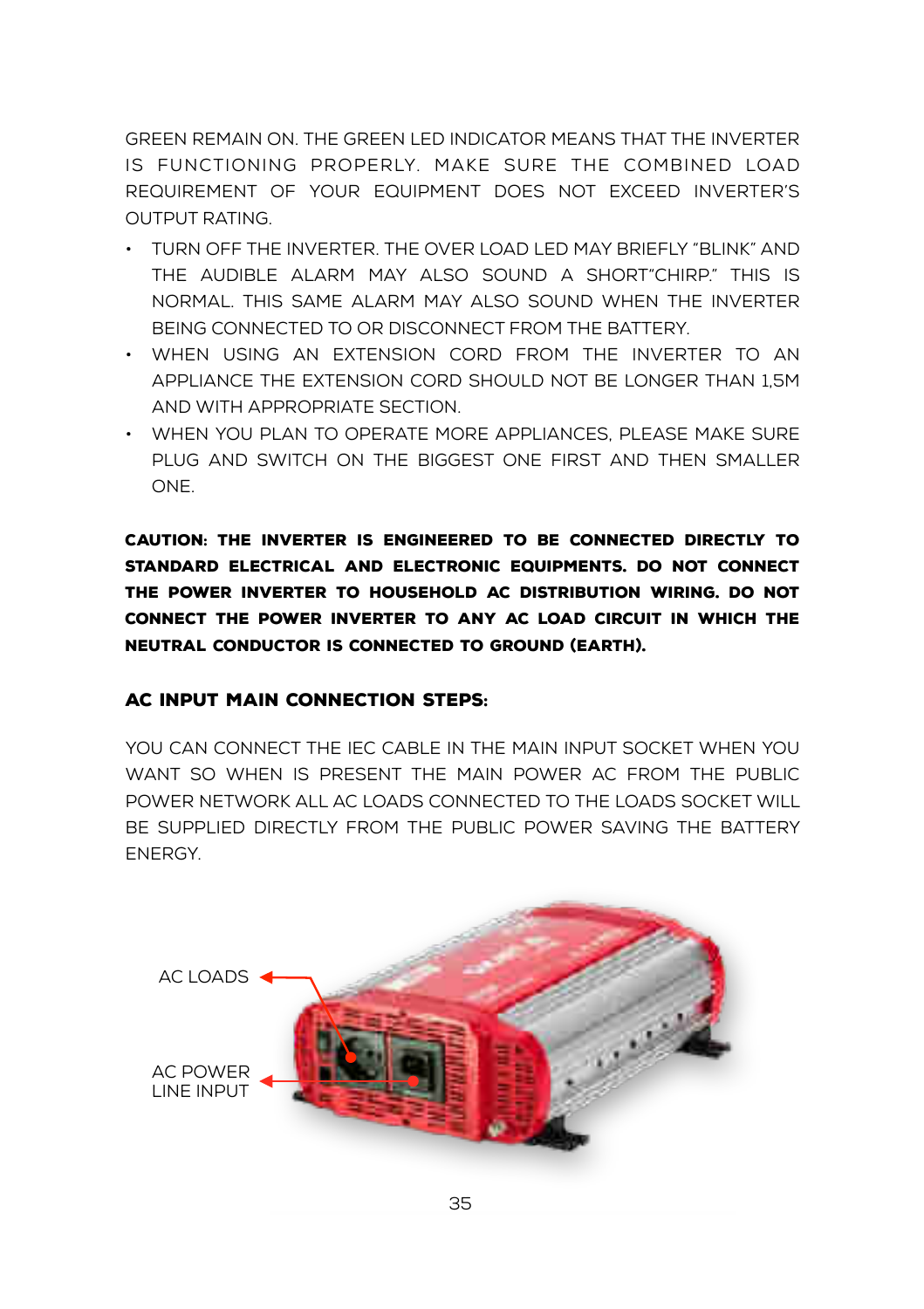## <span id="page-14-0"></span>RATED VS. ACTUAL CURRENT OF LOADS

Most electrical devices and audio/video equipment have labels that indicate power consumption in amps or watts.

Be sure that the power consumption of the item you wish to operate is less than inverter's rating power ( if the power consumption is rated in amps, simply multiply by the AC volt (220V) to determine the wattage). The inverter will shutdown if it is overloaded. The overload must be removed before the inverter will restart.

Resistive loads are the easiest for the inverter to run. However, larger resistive loads, such as electric stoves or heaters, usually require more wattage than the inverter can deliver. Inductive loads. Such as TV's and stereos, require more current to operate than do resistive loads of the same wattage rating. Induction motors, as well as some televisions, may require 2 to 6 times their wattage rating to start up. The most demanding in this category are those that start under load, such as compressors and pumps. To restart the unit after a shutdown due to overloading, remove the overload if necessary restart the inverter turn OFF and then ON again.

# <span id="page-14-1"></span>FUSES REPLACEMENT

our inverters are protected by integral electronic circuit and will automatically reset.

More than that, this inverter is equipment with a fuse that is located inside the inverter. If polarity connection is reversed, the fuse burns. you need to open the bottom to replace the fuse. There are some spare fuses inside of inverter's packing.

Please replace the fuse by same size as the original one. Normally after you replace the new fuse, the inverter recovers automatically. But sometimes there is a kind of special condition, even after you replace the new fuse, the inverter still not working properly, then please you need contact technician to find and fix the problems.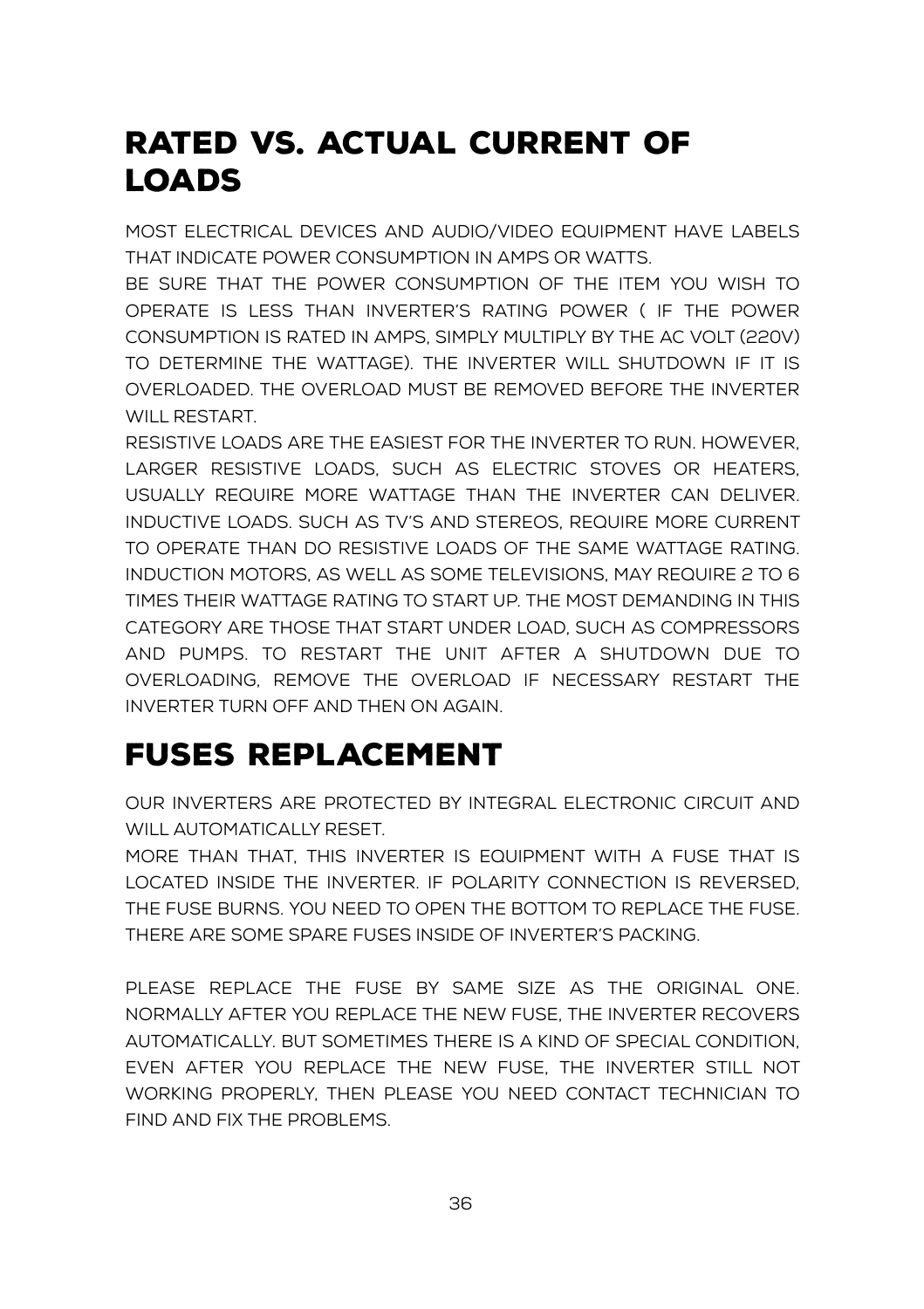For models with IVT function there is a glass fuse inside the IEC Socket for the external power line.

# <span id="page-15-0"></span>**OPTIONALS**

- ONLY FOR LOW POWER: 400W AND 600W MODELS, A POWER SUPPLY cable set with battery pole clamps is available.
- All the nds inverters can be remotely controlled with an optional remote controller (RC02 or RC03) or any generic switch interfaced to the rj11 connector (located below the 1 o-2 switch) on all models and identified with the word "remote". To connect to the rj11 connector, you need the optional fc01 cable, otherwise refer to the connection diagram as follows:

To connect to the rj11 connector, you need the optional fc01 cable, otherwise refer to the pinion of the connector as follows:

|      | <b>PIN NUMBER</b> | <b>FUNCTION</b>                                                                 |
|------|-------------------|---------------------------------------------------------------------------------|
| 1234 | $1 - 2$           | 12V AND 24V FROM<br>EXTERNAL BATTERY                                            |
|      | З                 | CONNECT AT PIN N°2<br>WITH EXTERNAL SWITCH<br>TO REMOTELY CONTROL<br>THE DEVICE |
|      |                   | <b>MASS</b>                                                                     |

To be able to turn the INVERTER ON and OFF via REMOTE CONTROL, CONNECT AN EXTERNAL SWITCH FROM at least 24V 3A BETWEEN PIN 2 AND 3 OF THE Rj11 phone connector. TO ENABLE THE INVERTER REMOTE CONTROL, SWITCH the selector IN POSITION 2.

For all devices with S/n starting from the following: SP1500 12V s/N: 171260. Sp2000i 12V s/n: 170451. SP3000 S/N: all.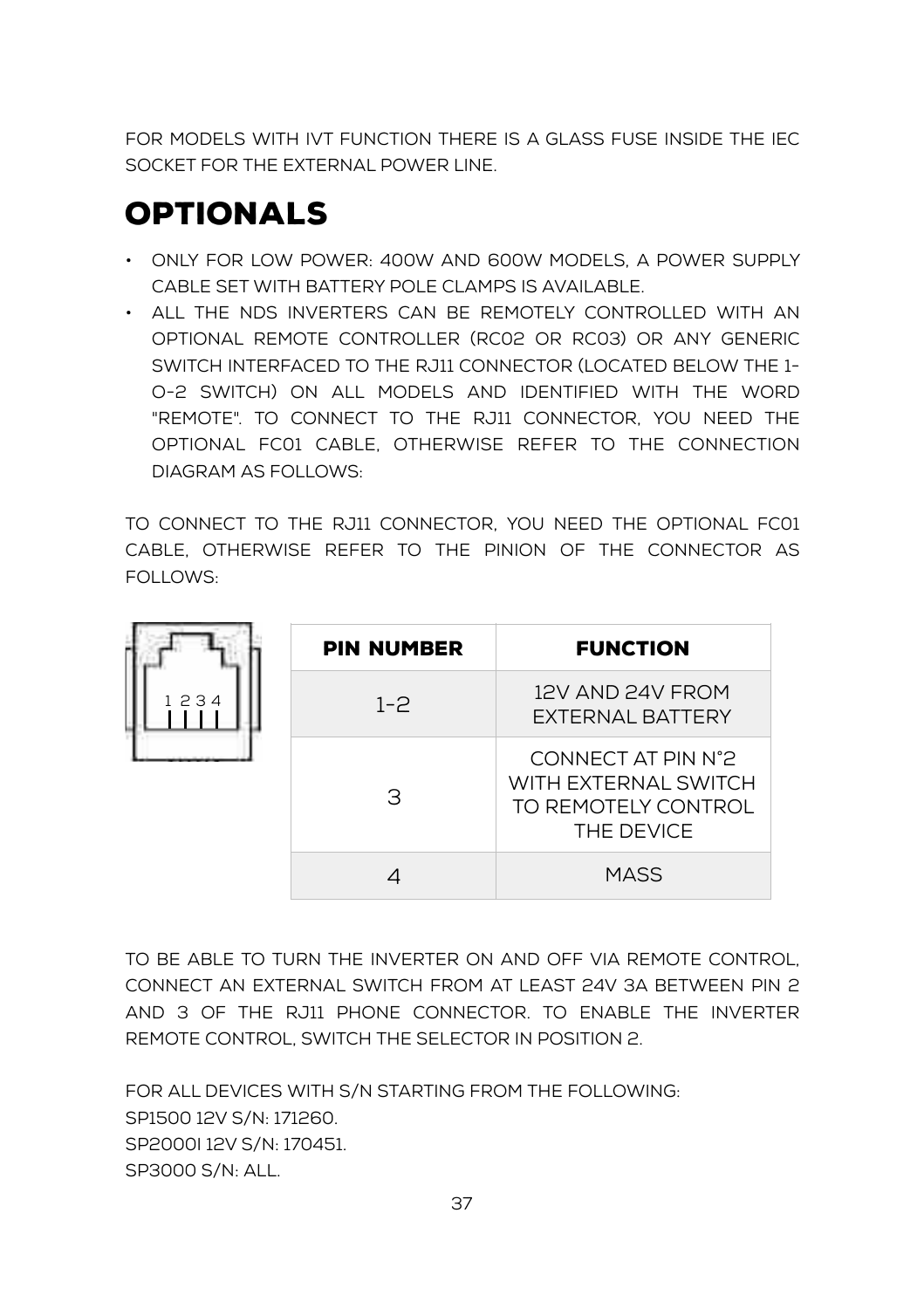only the RC03 and FC02 accessories and the RJ11 connector can be used.

|      | <b>PIN NUMBER</b> | <b>FUNCTION</b>                                                                |
|------|-------------------|--------------------------------------------------------------------------------|
| 1234 | $\mathcal{P}$     | RED LED CONNECTION<br>(FAULT)                                                  |
|      | $1 - 3$           | <b>CONNECT THE EXTERNAL</b><br>SWITCH TO REMOTELY<br><b>CONTROL THE DEVICE</b> |
|      |                   | <b>MASS</b>                                                                    |

# <span id="page-16-0"></span>MAINTENANCE

Minimal maintenance is required to keep your inverter operating properly, periodically you should:

- Clean the exterior of the unit with a damp cloth to prevent the accumulation of dust and dirt. Ensure that DC cables are secure and fasteners are tight.
- Make sure the ventilation openings on the DC panel and bottom of the inverter are not clogged.

# <span id="page-16-1"></span>TECHNICAL CHARACTERISTICS

| <b>SMART-IN MODIFIED</b>                 | SM 400             |  |
|------------------------------------------|--------------------|--|
| <b>CONTINUOUS OUTPUT POWER</b>           | 400W               |  |
| <b>PEAK OUTPUT POWER</b>                 | 800W (FEW SECONDS) |  |
| <b>OUTPUT VOLTAGE (RMS)/FREQ.</b>        | 230VAC/50HZ ± 3 HZ |  |
| 5V @ 2.1A<br><b>USB OUTPUT</b>           |                    |  |
| <b>INPUT VOLTAGE</b>                     | 12V / 200 MA       |  |
| 184 X 140 X 71<br><b>DIMENSIONS [MM]</b> |                    |  |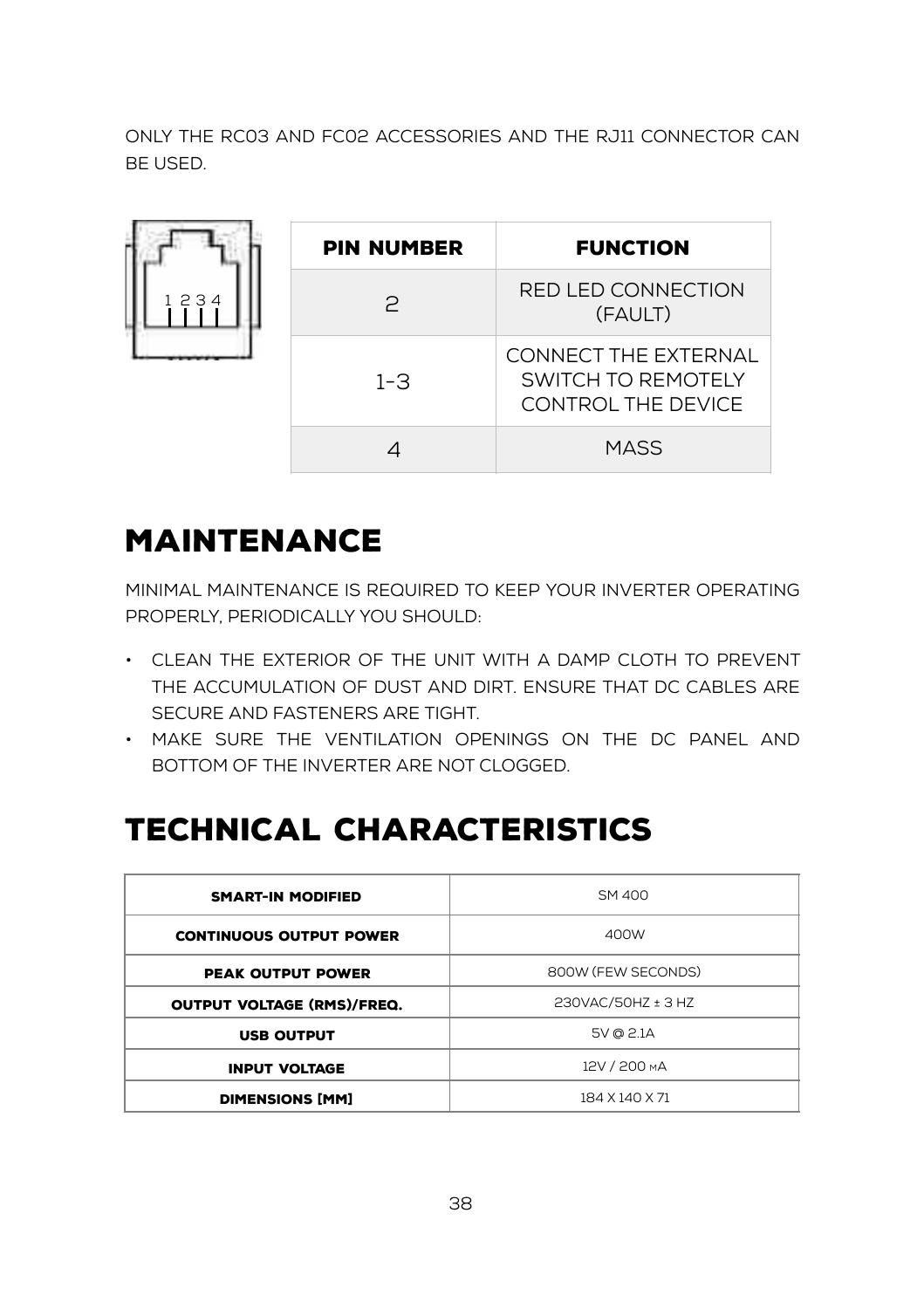| <b>SMART-IN MODIFIED</b>          | <b>SM 600</b>      | SM 600-24          |
|-----------------------------------|--------------------|--------------------|
| <b>CONTINUOUS OUTPUT POWER</b>    | 600W               | 600W               |
|                                   | 1200W (FEW         | 1200W (FEW         |
| <b>PEAK OUTPUT POWER</b>          | SECONDS)           | SECONDS)           |
| <b>OUTPUT VOLTAGE (RMS)/FREQ.</b> | 230VAC/50HZ ± 3 HZ | 230VAC/50HZ ± 3 HZ |
| <b>USB OUTPUT</b>                 | 5V @ 2.1A          | 5V @ 2.1A          |
| <b>INPUT VOLTAGE</b>              | 12V / 510 MA       | 24V / 170 MA       |
| <b>DIMENSIONS [MM]</b>            | 214 X 140 X 71     | 214 X 140 X 72     |

| <b>SMART-IN MODIFIED</b>                  | SM 1000             |  |
|-------------------------------------------|---------------------|--|
| <b>CONTINUOUS OUTPUT POWER</b>            | 1000W               |  |
| <b>PEAK OUTPUT POWER</b>                  | 2000W (FEW SECONDS) |  |
| <b>OUTPUT VOLTAGE (RMS)/FREQ.</b>         | 230VAC/50HZ ± 3 HZ  |  |
| <b>USB OUTPUT</b>                         | 5V @ 2.1A           |  |
| <b>INPUT VOLTAGE</b>                      | 12V / 330 MA        |  |
| DIMENSIDIMENSIONS [MM]<br><b>ONI [MM]</b> | 262 X 270 X 121     |  |

| <b>SMART-IN MODIFIED</b>          | SM 1500             |  |
|-----------------------------------|---------------------|--|
| <b>CONTINUOUS OUTPUT POWER</b>    | 1500W               |  |
| <b>PEAK OUTPUT POWER</b>          | 3000W (FEW SECONDS) |  |
| <b>OUTPUT VOLTAGE (RMS)/FREQ.</b> | 230VAC/50HZ ± 3 HZ  |  |
| <b>USB OUTPUT</b>                 | 5V @ 2.1A           |  |
| <b>INPUT VOLTAGE</b>              | 12V / 560 MA        |  |
| <b>DIMENSIONS [MM]</b>            | 262 X 270 X 107.5   |  |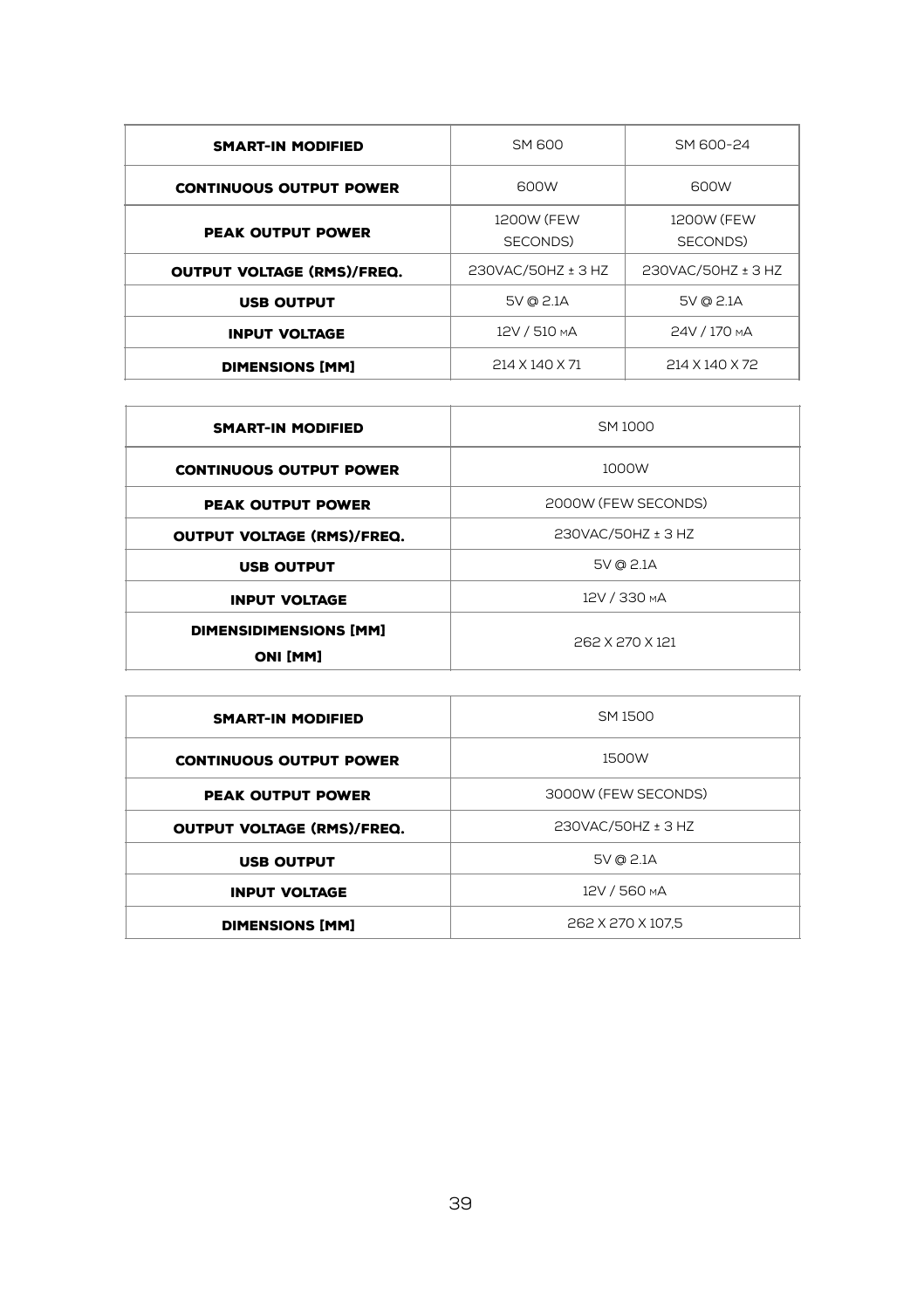| <b>SMART-IN PURE</b>              | SP 400              |  |
|-----------------------------------|---------------------|--|
| <b>CONTINUOUS OUTPUT POWER</b>    | 400W                |  |
| <b>PEAK OUTPUT POWER</b>          | 1000W (FEW SECONDS) |  |
| <b>OUTPUT VOLTAGE (RMS)/FREQ.</b> | 230VAC/50HZ ± 3 HZ  |  |
| <b>USB OUTPUT</b>                 | 5V @ 2.1A           |  |
| <b>INPUT VOLTAGE</b>              | 12V / 325 MA        |  |
| <b>DIMENSIONS [MM]</b>            | 214.5 X 140 X 71    |  |

| <b>SMART-IN PURE</b>              | SP 600             | SP 600-24          |
|-----------------------------------|--------------------|--------------------|
| <b>CONTINUOUS OUTPUT POWER</b>    | 600W               | 600W               |
| <b>PEAK OUTPUT POWER</b>          | 1500W (FFW         | 1500W (FFW         |
|                                   | SECONDS)           | SECONDS)           |
| <b>OUTPUT VOLTAGE (RMS)/FREQ.</b> | 230VAC/50HZ ± 3 HZ | 230VAC/50HZ ± 3 HZ |
| <b>USB OUTPUT</b>                 | 5V @ 2.1A          | 5V @ 2.1A          |
| <b>INPUT VOLTAGE</b>              | 12V / 375 MA       | 24V / 210 MA       |
| <b>DIMENSIONS [MM]</b>            | 244.5 X 140 X 71   | 244.5 X 140 X 71   |
|                                   |                    |                    |

| <b>SMART-IN PURE</b>                            | SP 1000                  | SP 1000-I                |
|-------------------------------------------------|--------------------------|--------------------------|
| <b>CONTINUOUS OUTPUT POWER</b>                  | 1000W                    | 1000W                    |
| <b>PEAK OUTPUT POWER</b>                        | 2500W (POCHI<br>SECONDI) | 2500W (POCHI<br>SECONDI) |
| <b>OUTPUT VOLTAGE(RMS)/FREQ.</b>                | 230VAC/50HZ ± 3 HZ       | 230VAC/50HZ ± 3 HZ       |
| <b>USB OUTPUT</b>                               | 5V @ 2.1A                | 5V @ 2.1A                |
| <b>INPUT VOLTAGE</b>                            | 12V / 490 MA             | 12V / 490 MA             |
| SWITH TIME FROM BATTERY TO MAIN AC<br>LINE.     |                          | 20MS                     |
| SWITCH TIME FROM MAIN LINE TO<br><b>BATTERY</b> |                          | 100MS                    |
| <b>INPUT VOLTAGE</b>                            | 12V                      | 12V                      |
| <b>DIMENSIONS [MM]</b>                          | 262,4 X 270 X 107,5      | 262.4 X 270 X 121        |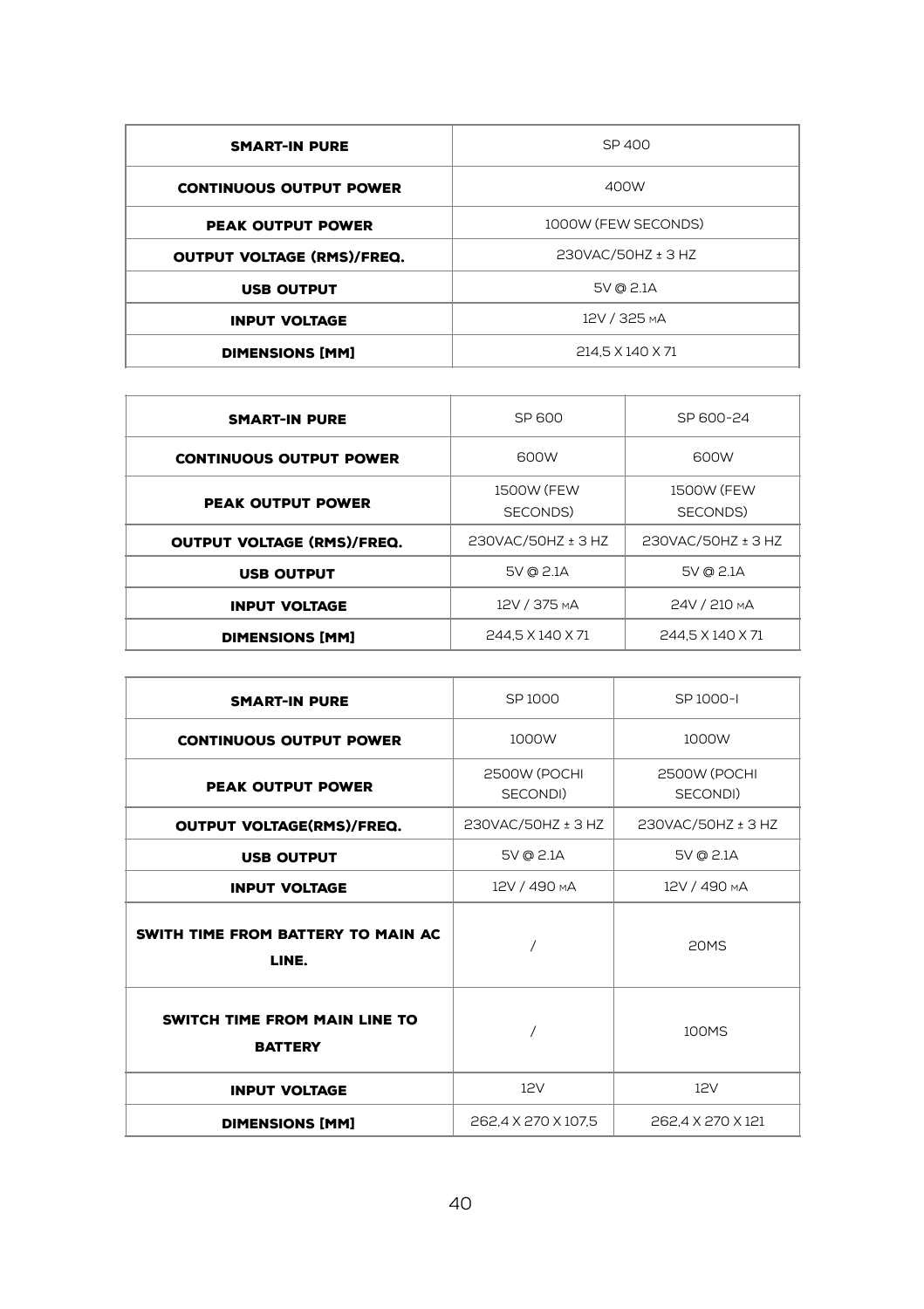| <b>SMART-IN PURE</b>                                   | SP 1500                  | SP 1500-I                | SP 1500-24               |
|--------------------------------------------------------|--------------------------|--------------------------|--------------------------|
| <b>CONTINUOUS OUTPUT POWER</b>                         | 1500W                    | 1500W                    | 1500W                    |
| <b>PEAK OUTPUT POWER</b>                               | 4000W (POCHI<br>SECONDI) | 4000W (POCHI<br>SECONDI) | 4000W (POCHI<br>SECONDI) |
| <b>OUTPUT VOLTAGE(RMS)/FREQ.</b>                       | 230VAC/50HZ ± 3<br>HZ    | 230VAC/50HZ ± 3<br>HZ    | 230VAC/50HZ ± 3<br>HZ    |
| <b>USB OUTPUT</b>                                      | 5V @ 2.1A                | 5V @ 2.1A                | 5V @ 2.1A                |
| <b>INPUT VOLTAGE</b>                                   | 12V / 590 MA             | 12V / 590 MA             | 24V / 300 MA             |
| SWITCH TIME FROM BATTERY<br><b>TO MAIN AC LINE</b>     |                          | 20MS                     |                          |
| <b>SWITCH TIME FROM MAIN</b><br><b>LINE TO BATTERY</b> |                          | 100MS                    |                          |
| <b>INPUT VOLTAGE</b>                                   | 12V                      | 12V                      | 24V                      |
| <b>DIMENSIONS [MM]</b>                                 | 322.4 X 270 X 107.5      | 322.4 X 270 X 121        | 322,4 X 270 X 107,5      |

| <b>SMART-IN PURE</b>                               | SP 2000-L           |  |
|----------------------------------------------------|---------------------|--|
| <b>CONTINUOUS OUTPUT POWER</b>                     | 2000W               |  |
| <b>PEAK OUTPUT POWER</b>                           | 6000W (FEW SECONDS) |  |
| <b>OUTPUT VOLTAGE(RMS)/FREQ.</b>                   | 230VAC/50HZ ± 3 HZ  |  |
| <b>USB OUTPUT</b>                                  | 5V @ 2.1A           |  |
| <b>INPUT VOLTAGE</b>                               | 12V / 690 MA        |  |
| SWITCH TIME FROM BATTERY TO MAIN AC<br><b>LINE</b> | 20MS                |  |
| SWITCH TIME FROM MAIN LINE TO<br><b>BATTERY</b>    | 100MS               |  |
| <b>DIMENSIONI [MM]</b>                             | 385 X 270 X 107.5   |  |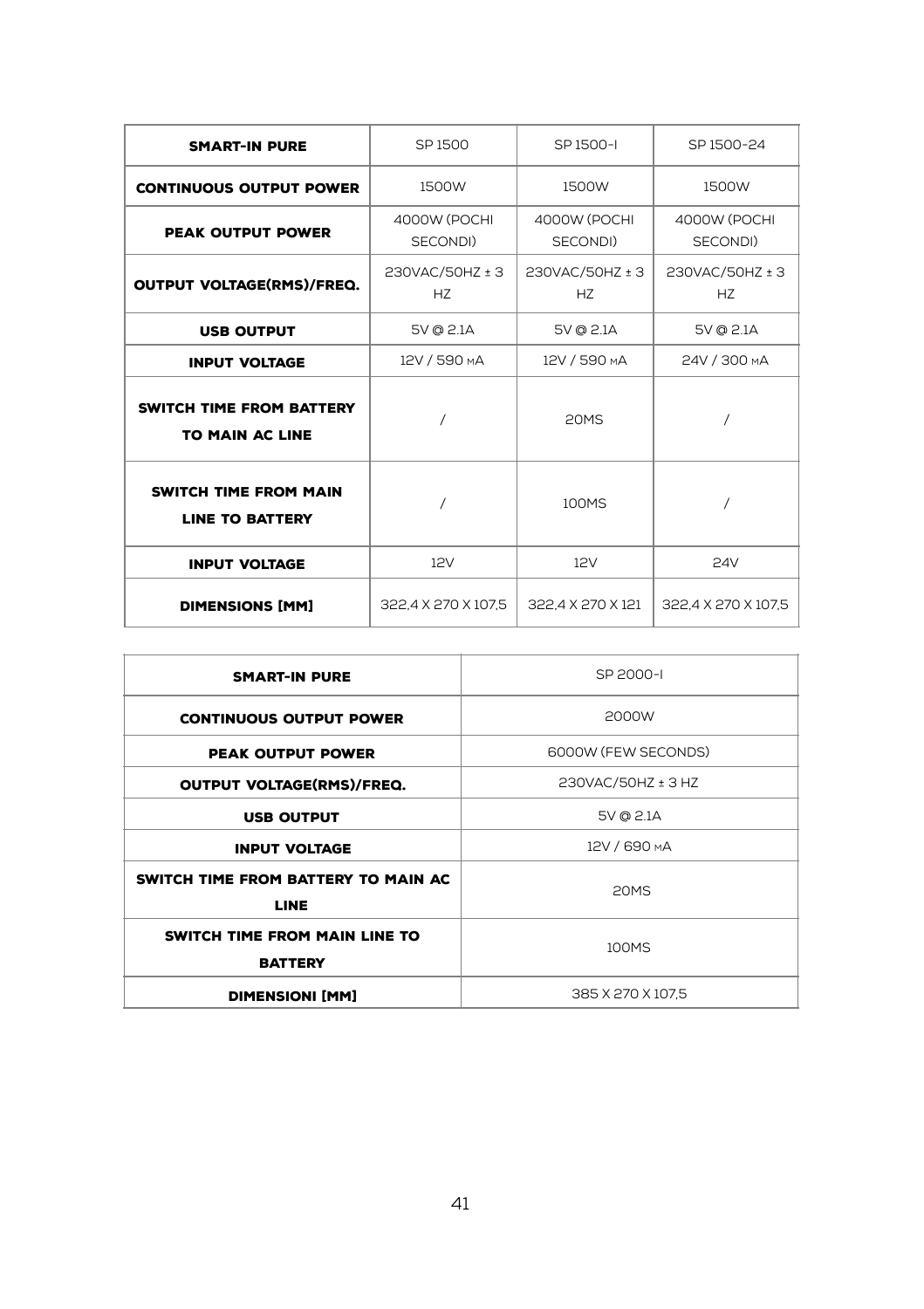| <b>SMART-IN PURE</b>              | SP 3000                | SP 3000-24             |
|-----------------------------------|------------------------|------------------------|
| <b>CONTINUOUS OUTPUT POWER</b>    | 3000W                  | 3000W                  |
| <b>PEAK OUTPUT POWER</b>          | 8000W (FEW<br>SECONDS) | 8000W (FEW<br>SECONDS) |
| <b>OUTPUT VOLTAGE (RMS)/FREQ.</b> | 230VAC/50HZ ± 3 HZ     | 230VAC/50HZ ± 3 HZ     |
| <b>USB OUTPUT</b>                 | 5V @ 2.1A              | 5V @ 2.1A              |
| <b>INPUT VOLTAGE</b>              | 12V / 1270 MA          | 24V / 725 MA           |
| <b>INPUT VOLTAGE</b>              | 12V                    | <b>24V</b>             |
| <b>DIMENSIONS [MM]</b>            | 412 X 270 X 107.5      | 412 X 270 X 107.6      |

### FAQ

#### $\cdot$  WHICH DEVICES CAN I USE THE MODIFIED WAVE?

All electrical and electronic equipment are designed to work with ordinary mains voltage that is sinusoidal, so using the modified wave could work under different conditions for those with the risk of not working properly or having a reduced life. The modified wave is therefore only indicated for illumination applications and equipment that are not sophisticated, that we do not have any electrical motors or sensitive electronics. It is always advisable to use inverters with pure sinusoidal wave.

• Can I extend the 12V or 24V connection cable? Connection cables for the 12V or 24V part are supplied for best devices performances. It is always possible to extend the connection cables, but clearly it is necessary to increase the section of the new cables you use, never make junctions, but use integral cables. Contact a qualified service technician for advice on the section and type of cable to be taken.

#### • Is it always necessary to have an external fuse?

All NDS inverters have internal fuses to protect the device and battery connected to them, it is good to add a fuse close to the 12V or 24V battery connection to protect the cables and the system. The power of the fuse must be proportional to that of the inverter with this calculation: (P\_inverter\*1,3)/  $(12V \t{OR } 24V) = FUSE-OUTSIDE$ .